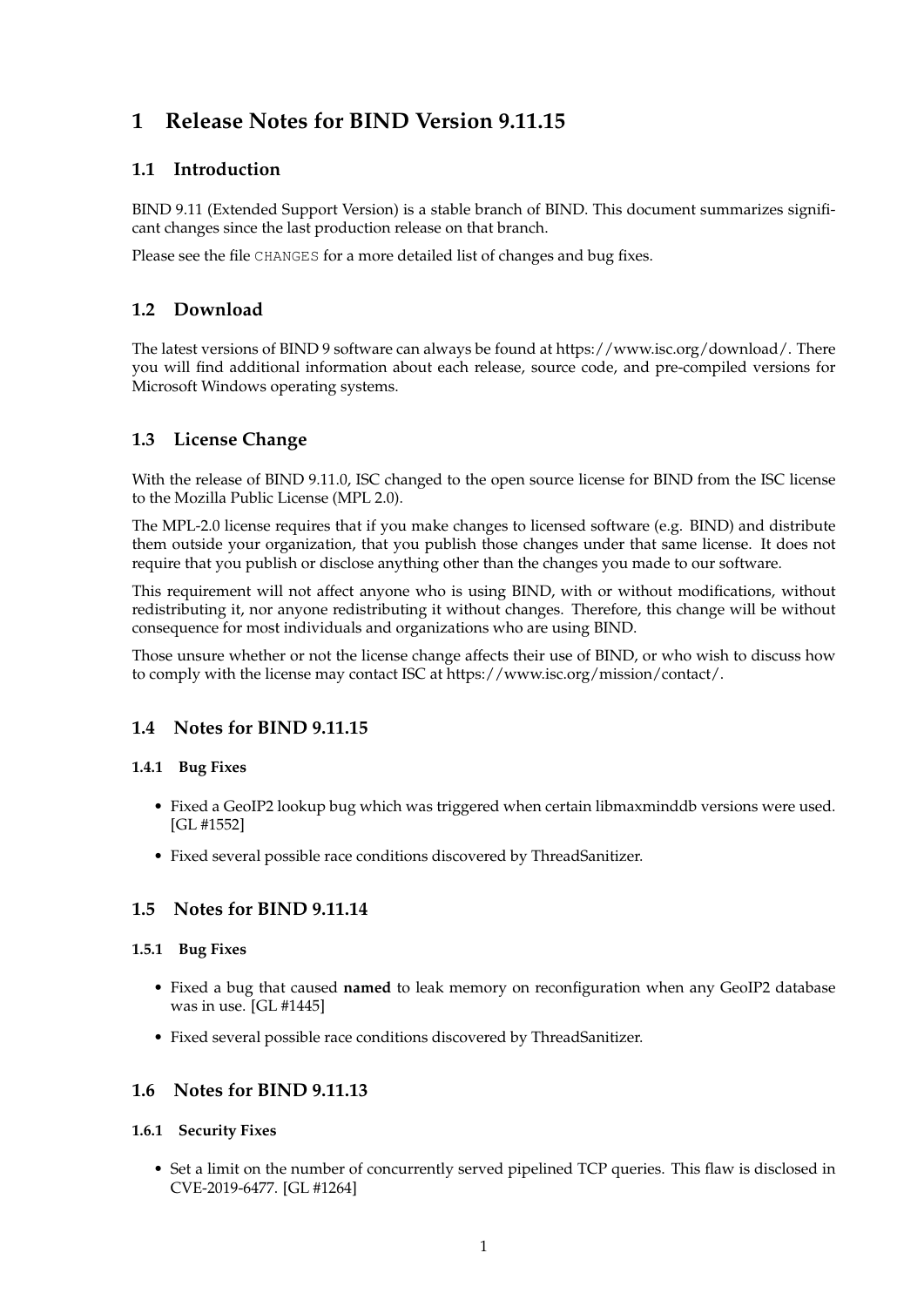#### **1.6.2 New Features**

• Added a new statistics variable **tcp-highwater** that reports the maximum number of simultaneous TCP clients BIND has handled while running. [GL #1206]

# **1.7 Notes for BIND 9.11.12**

None.

# **1.8 Notes for BIND 9.11.11**

None.

# **1.9 Notes for BIND 9.11.10**

#### **1.9.1 New Features**

• A SipHash 2-4 based DNS Cookie (RFC 7873) algorithm has been added. [GL #605]

If you are running multiple DNS Servers (different versions of BIND 9 or DNS server from multiple vendors) responding from the same IP address (anycast or load-balancing scenarios), you'll have to make sure that all the servers are configured with the same DNS Cookie algorithm and same Server Secret for the best performance.

• DS records included in DNS referral messages can now be validated and cached immediately, reducing the number of queries needed for a DNSSEC validation. [GL #964]

### **1.9.2 Bug Fixes**

- Interaction between DNS64 and RPZ No Data rule (CNAME \*.) could cause unexpected results; this has been fixed. [GL #1106]
- **named-checkconf** now checks DNS64 prefixes to ensure bits 64-71 are zero. [GL #1159]
- **named-checkconf** could crash during configuration if configured to use "geoip continent" ACLs with legacy GeoIP. [GL #1163]
- **named-checkconf** now correctly reports a missing **dnstap-output** option when **dnstap** is set. [GL #1136]
- Handle ETIMEDOUT error on connect() with a non-blocking socket. [GL #1133]

### **1.10 Notes for BIND 9.11.9**

### **1.10.1 New Features**

• The new GeoIP2 API from MaxMind is now supported when BIND is compiled using **configure - with-geoip2**. The legacy GeoIP API can be used by compiling with **configure --with-geoip** instead. (Note that the databases for the legacy API are no longer maintained by MaxMind.)

The default path to the GeoIP2 databases will be set based on the location of the **libmaxminddb** library; for example, if it is in  $/$ usr $/$ local $/$ lib, then the default path will be  $/$ usr $/$ local $/$ share/GeoIP. This value can be overridden in named.conf using the **geoip-directory** option.

Some **geoip** ACL settings that were available with legacy GeoIP, including searches for **netspeed**, **org**, and three-letter ISO country codes, will no longer work when using GeoIP2. Supported GeoIP2 database types are **country**, **city**, **domain**, **isp**, and **as**. All of the databases support both IPv4 and IPv6 lookups. [GL #182]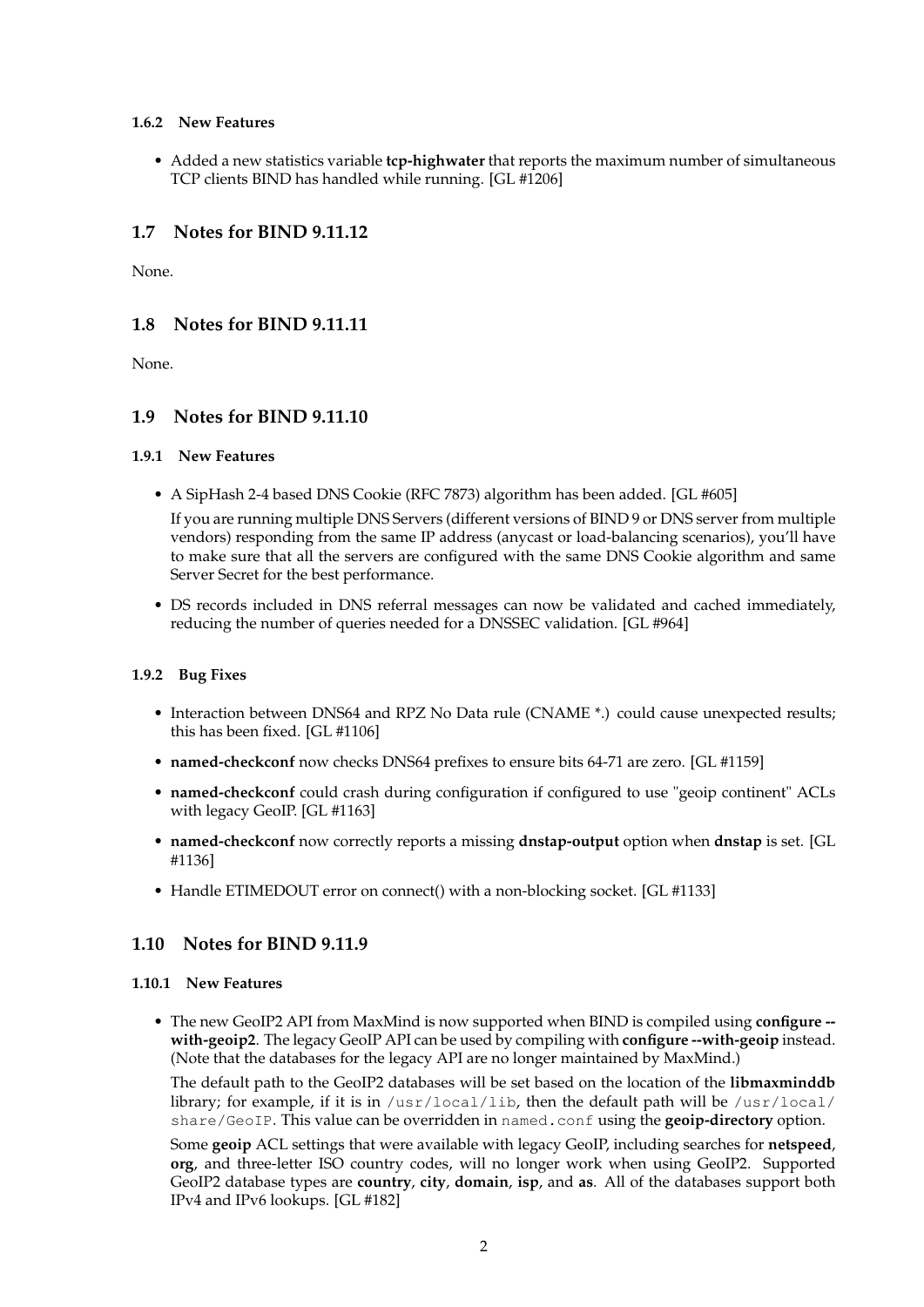#### **1.10.2 Bug Fixes**

• Glue address records were not being returned in responses to root priming queries; this has been corrected. [GL #1092]

# **1.11 Notes for BIND 9.11.8**

#### **1.11.1 Security Fixes**

• A race condition could trigger an assertion failure when a large number of incoming packets were being rejected. This flaw is disclosed in CVE-2019-6471. [GL #942]

# **1.12 Notes for BIND 9.11.7**

#### **1.12.1 Security Fixes**

• The TCP client quota set using the **tcp-clients** option could be exceeded in some cases. This could lead to exhaustion of file descriptors. This flaw is disclosed in CVE-2018-5743. [GL #615]

#### **1.12.2 Feature Changes**

• When **trusted-keys** and **managed-keys** are both configured for the same name, or when **trustedkeys** is used to configure a trust anchor for the root zone and **dnssec-validation** is set to auto, automatic RFC 5011 key rollovers will fail.

This combination of settings was never intended to work, but there was no check for it in the parser. This has been corrected; a warning is now logged. (In BIND 9.15 and higher this error will be fatal.) [GL #868]

### **1.13 Notes for BIND 9.11.6**

#### **1.13.1 Security Fixes**

- Code change #4964, intended to prevent double signatures when deleting an inactive zone DNSKEY in some situations, introduced a new problem during zone processing in which some delegation glue RRsets are incorrectly identified as needing RRSIGs, which are then created for them using the current active ZSK for the zone. In some, but not all cases, the newly-signed RRsets are added to the zone's NSEC/NSEC3 chain, but incompletely -- this can result in a broken chain, affecting validation of proof of nonexistence for records in the zone. [GL #771]
- **named** could crash if it managed a DNSSEC security root with **managed-keys** and the authoritative zone rolled the key to an algorithm not supported by BIND 9. This flaw is disclosed in CVE-2018-5745. [GL #780]
- **named** leaked memory when processing a request with multiple Key Tag EDNS options present. ISC would like to thank Toshifumi Sakaguchi for bringing this to our attention. This flaw is disclosed in CVE-2018-5744. [GL #772]
- Zone transfer controls for writable DLZ zones were not effective as the **allowzonexfr** method was not being called for such zones. This flaw is disclosed in CVE-2019-6465. [GL #790]

### **1.13.2 Feature Changes**

• When compiled with IDN support, the **dig** and the **nslookup** commands now disable IDN processing when the standard output is not a tty (e.g. not used by human). The command line options +idnin and +idnout need to be used to enable IDN processing when **dig** or **nslookup** is used from the shell scripts.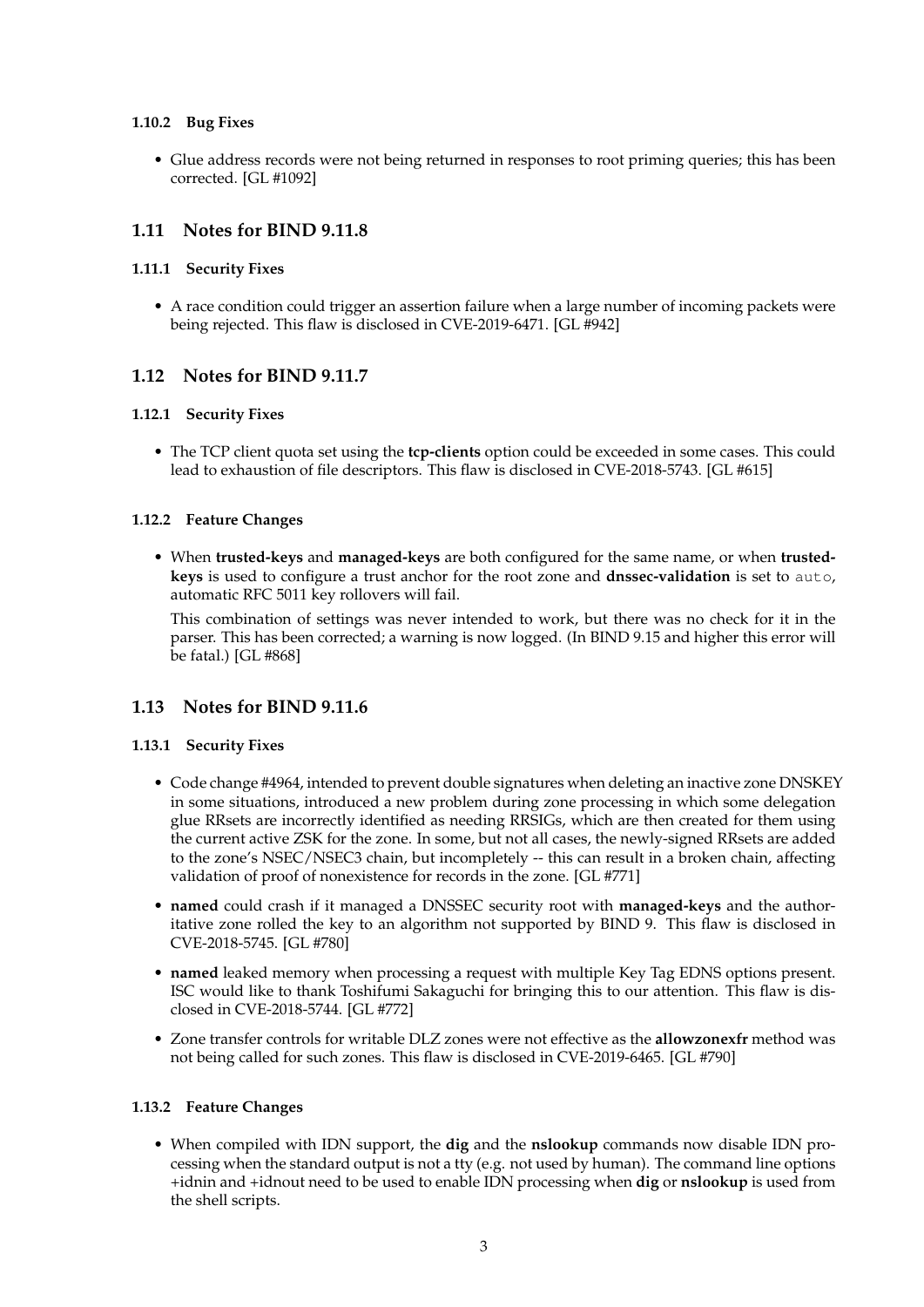# **1.14 Notes for BIND 9.11.5**

### **1.14.1 Security Fixes**

• **named** could crash during recursive processing of DNAME records when **deny-answer-aliases** was in use. This flaw is disclosed in CVE-2018-5740. [GL #387]

# **1.14.2 New Features**

• Two new update policy rule types have been added **krb5-selfsub** and **ms-selfsub** which allow machines with Kerberos principals to update the name space at or below the machine names identified in the respective principals.

# **1.14.3 Feature Changes**

• The **rndc nta** command could not differentiate between views of the same name but different class; this has been corrected with the addition of a **-class** option. [GL #105]

# **1.14.4 Bug Fixes**

• When a negative trust anchor was added to multiple views using **rndc nta**, the text returned via **rndc** was incorrectly truncated after the first line, making it appear that only one NTA had been added. This has been fixed. [GL #105]

# **1.15 Notes for BIND 9.11.4**

### **1.15.1 Security Fixes**

• When recursion is enabled but the **allow-recursion** and **allow-query-cache** ACLs are not specified, they should be limited to local networks, but they were inadvertently set to match the default **allow-query**, thus allowing remote queries. This flaw is disclosed in CVE-2018-5738. [GL #309]

### **1.15.2 New Features**

- **named** now supports the "root key sentinel" mechanism. This enables validating resolvers to indicate which trust anchors are configured for the root, so that information about root key rollover status can be gathered. To disable this feature, add **root-key-sentinel no;** to named.conf.
- Added the ability not to return a DNS COOKIE option when one is present in the request. To prevent a cookie being returned, add **answer-cookie no;** to named.conf. [GL #173]

**answer-cookie no** is only intended as a temporary measure, for use when **named** shares an IP address with other servers that do not yet support DNS COOKIE. A mismatch between servers on the same address is not expected to cause operational problems, but the option to disable COOKIE responses so that all servers have the same behavior is provided out of an abundance of caution. DNS COOKIE is an important security mechanism, and should not be disabled unless absolutely necessary.

### **1.15.3 Removed Features**

• **named** will now log a warning if the old BIND now can be compiled against libidn2 library to add IDNA2008 support. Previously BIND only supported IDNA2003 using (now obsolete) idnkit-1 library.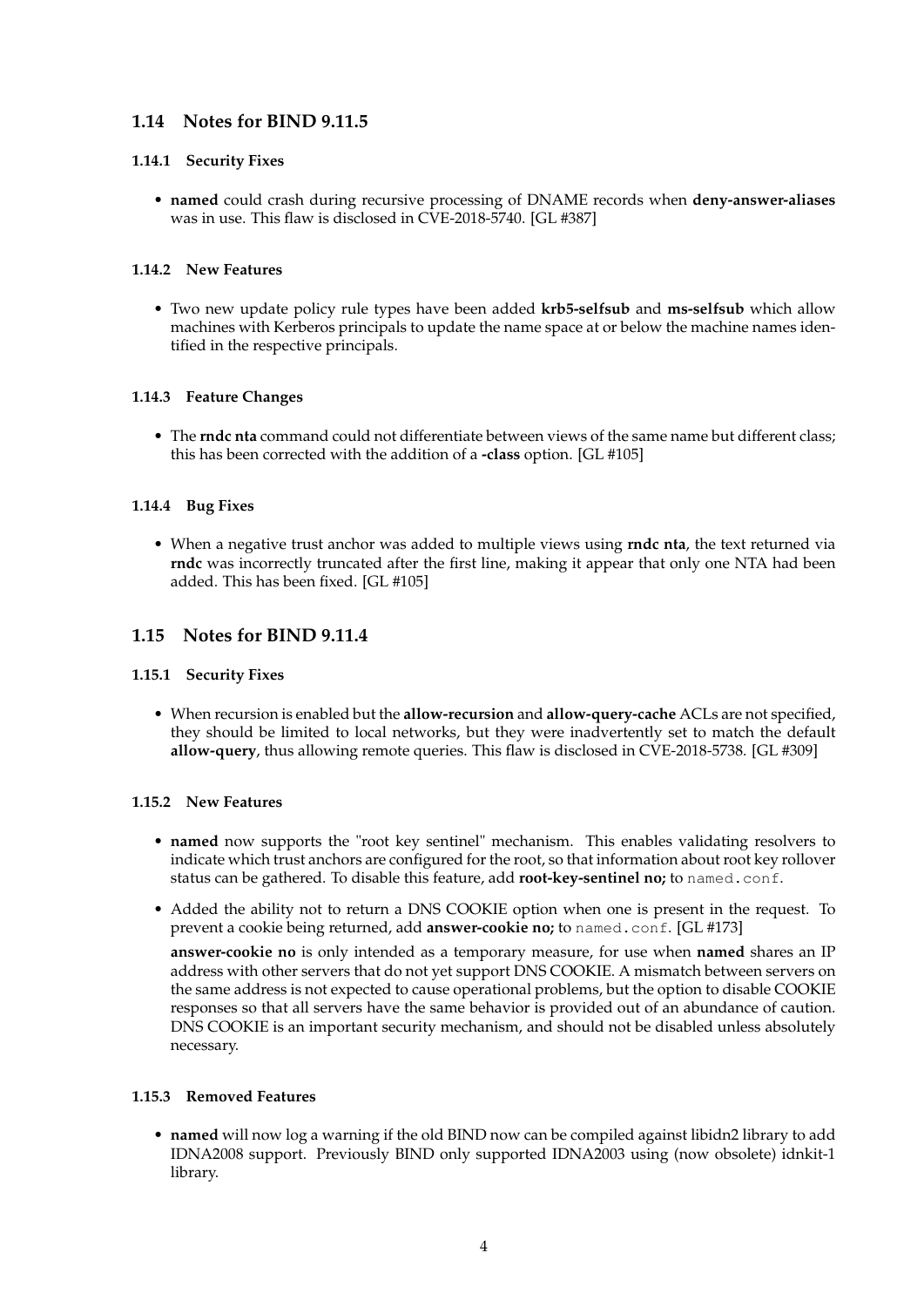#### **1.15.4 Feature Changes**

- **dig +noidnin** can be used to disable IDN processing on the input domain name, when BIND is compiled with IDN support.
- Multiple **cookie-secret** clause are now supported. The first **cookie-secret** in named.conf is used to generate new server cookies. Any others are used to accept old server cookies or those generated by other servers using the matching **cookie-secret**.

#### **1.15.5 Bug Fixes**

- **named** now rejects excessively large incremental (IXFR) zone transfers in order to prevent possible corruption of journal files which could cause **named** to abort when loading zones. [GL #339]
- **rndc reload** could cause **named** to leak memory if it was invoked before the zone loading actions from a previous **rndc reload** command were completed. [RT #47076]

# **1.16 Notes for BIND 9.11.3**

#### **1.16.1 Security Fixes**

- Addresses could be referenced after being freed during resolver processing, causing an assertion failure. The chances of this happening were remote, but the introduction of a delay in resolution increased them. This bug is disclosed in CVE-2017-3145. [RT #46839]
- update-policy rules that otherwise ignore the name field now require that it be set to "." to ensure that any type list present is properly interpreted. If the name field was omitted from the rule declaration and a type list was present it wouldn't be interpreted as expected.

#### **1.16.2 Removed Features**

- The ISC DNSSEC Lookaside Validation (DLV) service has been shut down; all DLV records in the dlv.isc.org zone have been removed. References to the service have been removed from BIND documentation. Lookaside validation is no longer used by default by **delv**. The DLV key has been removed from bind.keys. Setting **dnssec-lookaside** to **auto** or to use dlv.isc.org as a trust anchor results in a warning being issued.
- **named** will now log a warning if the old root DNSSEC key is explicitly configured and has not been updated. [RT #43670]

#### **1.16.3 Protocol Changes**

- BIND can now use the Ed25519 and Ed448 Edwards Curve DNSSEC signing algorithms described in RFC 8080. Note, however, that these algorithms must be supported in OpenSSL; currently they are only available in the development branch of OpenSSL at https://github.com/openssl/openssl. [RT #44696]
- When parsing DNS messages, EDNS KEY TAG options are checked for correctness. When printing messages (for example, in **dig**), EDNS KEY TAG options are printed in readable format.

### **1.16.4 Feature Changes**

- **named** will no longer start or accept reconfiguration if **managed-keys** or **dnssec-validation auto** are in use and the managed-keys directory (specified by **managed-keys-directory**, and defaulting to the working directory if not specified), is not writable by the effective user ID. [RT #46077]
- Previously, **update-policy local;** accepted updates from any source so long as they were signed by the locally-generated session key. This has been further restricted; updates are now only accepted from locally configured addresses. [RT #45492]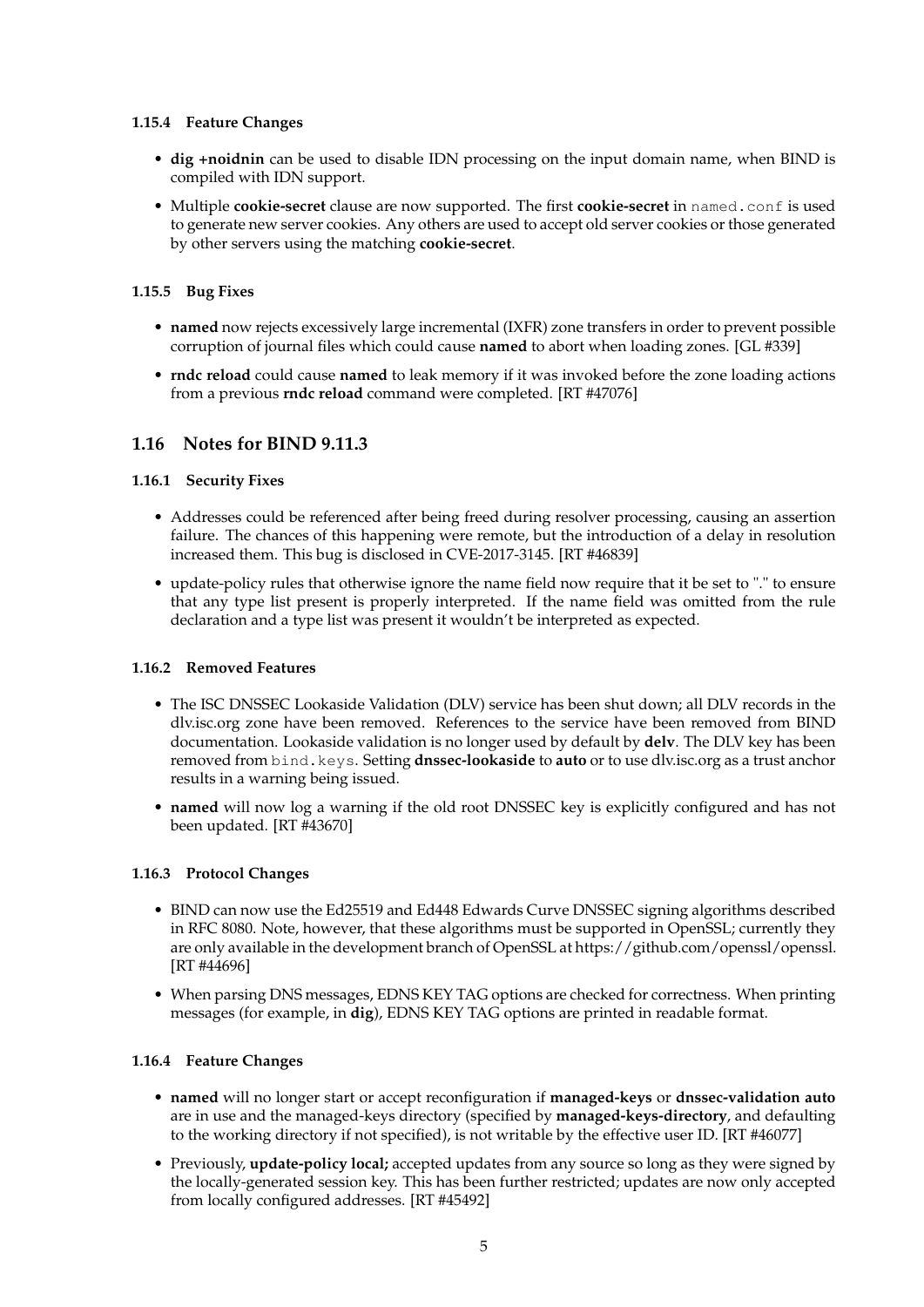#### **1.16.5 Bug Fixes**

- Attempting to validate improperly unsigned CNAME responses from secure zones could cause a validator loop. This caused a delay in returning SERVFAIL and also increased the chances of encountering the crash bug described in CVE-2017-3145. [RT #46839]
- When **named** was reconfigured, failure of some zones to load correctly could leave the system in an inconsistent state; while generally harmless, this could lead to a crash later when using **rndc addzone**. Reconfiguration changes are now fully rolled back in the event of failure. [RT #45841]
- Some header files included <isc/util.h> incorrectly as it pollutes with namespace with non ISC\_ macros and this should only be done by explicitly including <isc/util.h>. This has been corrected. Some code may depend on <isc/util.h> being implicitly included via other header files. Such code should explicitly include <isc/util.h>.
- Zones created with **rndc addzone** could temporarily fail to inherit the **allow-transfer** ACL set in the **options** section of named.conf. [RT #46603]
- **named** failed to properly determine whether there were active KSK and ZSK keys for an algorithm when **update-check-ksk** was true (which is the default setting). This could leave records unsigned when rolling keys. [RT #46743] [RT #46754] [RT #46774]

# **1.17 Notes for BIND 9.11.2**

### **1.17.1 Security Fixes**

- An error in TSIG handling could permit unauthorized zone transfers or zone updates. These flaws are disclosed in CVE-2017-3142 and CVE-2017-3143. [RT #45383]
- The BIND installer on Windows used an unquoted service path, which can enable privilege escalation. This flaw is disclosed in CVE-2017-3141. [RT #45229]
- With certain RPZ configurations, a response with TTL 0 could cause **named** to go into an infinite query loop. This flaw is disclosed in CVE-2017-3140. [RT #45181]

### **1.17.2 Feature Changes**

- **dig +ednsopt** now accepts the names for EDNS options in addition to numeric values. For example, an EDNS Client-Subnet option could be sent using **dig +ednsopt=ecs:...**. Thanks to John Worley of Secure64 for the contribution. [RT #44461]
- Threads in **named** are now set to human-readable names to assist debugging on operating systems that support that. Threads will have names such as "isc-timer", "isc-sockmgr", "isc-worker0001", and so on. This will affect the reporting of subsidiary thread names in **ps** and **top**, but not the main thread. [RT #43234]
- DiG now warns about .local queries which are reserved for Multicast DNS. [RT #44783]

# **1.17.3 Bug Fixes**

- Fixed a bug that was introduced in an earlier development release which caused multi-packet AXFR and IXFR messages to fail validation if not all packets contained TSIG records; this caused interoperability problems with some other DNS implementations. [RT #45509]
- Reloading or reconfiguring **named** could fail on some platforms when LMDB was in use. [RT #45203]
- Due to some incorrectly deleted code, when BIND was built with LMDB, zones that were deleted via **rndc delzone** were removed from the running server but were not removed from the new zone database, so that deletion did not persist after a server restart. This has been corrected. [RT #45185]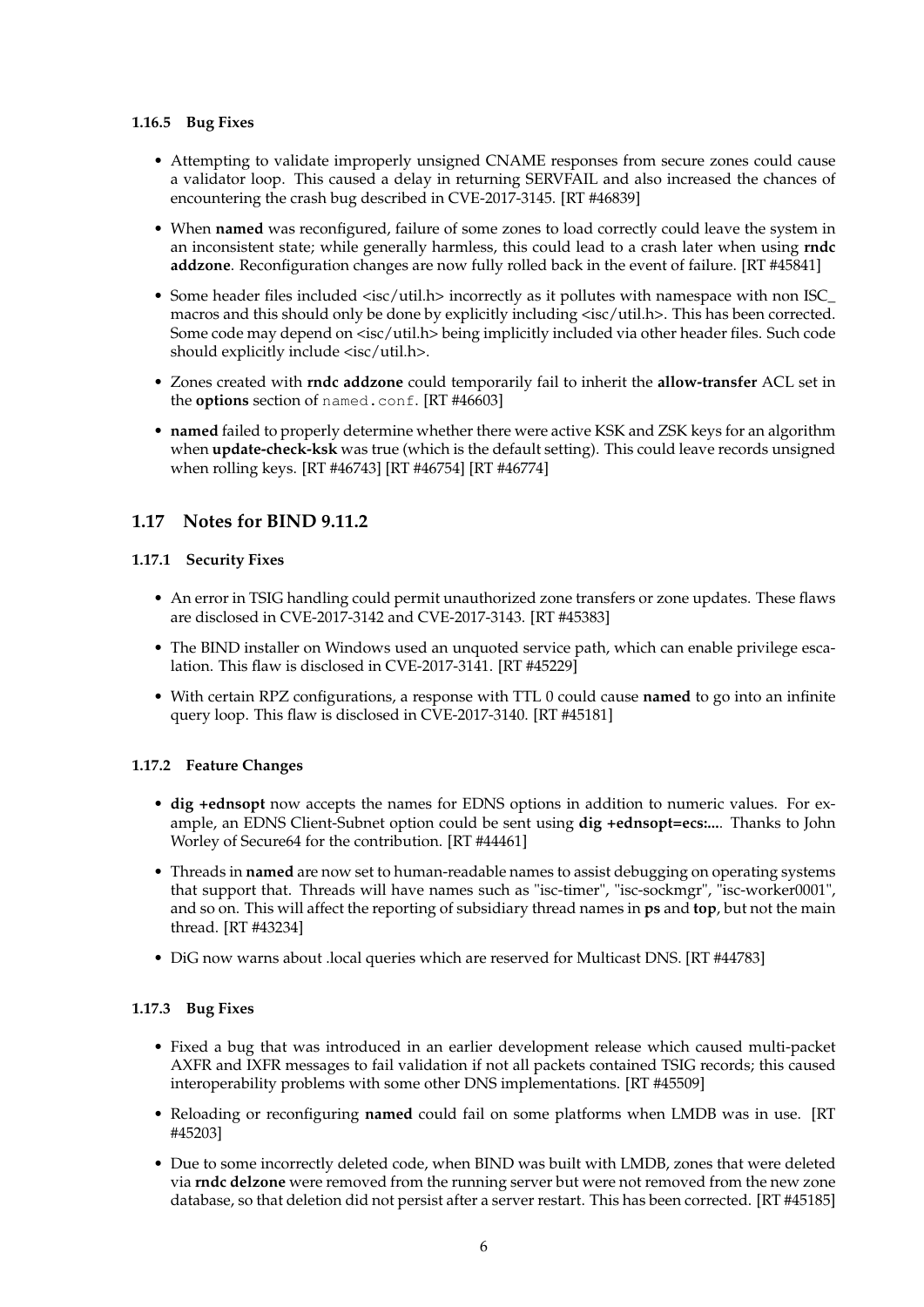- Semicolons are no longer escaped when printing CAA and URI records. This may break applications that depend on the presence of the backslash before the semicolon. [RT #45216]
- AD could be set on truncated answer with no records present in the answer and authority sections. [RT #45140]

# **1.18 Notes for BIND 9.11.1**

### **1.18.1 Security Fixes**

- **rndc ""** could trigger an assertion failure in **named**. This flaw is disclosed in (CVE-2017-3138). [RT #44924]
- Some chaining (i.e., type CNAME or DNAME) responses to upstream queries could trigger assertion failures. This flaw is disclosed in CVE-2017-3137. [RT #44734]
- **dns64** with **break-dnssec yes;** can result in an assertion failure. This flaw is disclosed in CVE-2017-3136. [RT #44653]
- If a server is configured with a response policy zone (RPZ) that rewrites an answer with local data, and is also configured for DNS64 address mapping, a NULL pointer can be read triggering a server crash. This flaw is disclosed in CVE-2017-3135. [RT #44434]
- A coding error in the nxdomain-redirect feature could lead to an assertion failure if the redirection namespace was served from a local authoritative data source such as a local zone or a DLZ instead of via recursive lookup. This flaw is disclosed in CVE-2016-9778. [RT #43837]
- **named** could mishandle authority sections with missing RRSIGs, triggering an assertion failure. This flaw is disclosed in CVE-2016-9444. [RT #43632]
- **named** mishandled some responses where covering RRSIG records were returned without the requested data, resulting in an assertion failure. This flaw is disclosed in CVE-2016-9147. [RT #43548]
- **named** incorrectly tried to cache TKEY records which could trigger an assertion failure when there was a class mismatch. This flaw is disclosed in CVE-2016-9131. [RT #43522]
- It was possible to trigger assertions when processing responses containing answers of type DNAME. This flaw is disclosed in CVE-2016-8864. [RT #43465]
- Added the ability to specify the maximum number of records permitted in a zone (max-records #;). This provides a mechanism to block overly large zone transfers, which is a potential risk with slave zones from other parties, as described in CVE-2016-6170. [RT #42143]

### **1.18.2 Feature Changes**

- **dnstap** now stores both the local and remote addresses for all messages, instead of only the remote address. The default output format for **dnstap-read** has been updated to include these addresses, with the initiating address first and the responding address second, separated by "-%gt;" or "%lt;-" to indicate in which direction the message was sent. [RT #43595]
- Expanded and improved the YAML output from **dnstap-read -y**: it now includes packet size and a detailed breakdown of message contents. [RT #43622] [RT #43642]
- If an ACL is specified with an address prefix in which the prefix length is longer than the address portion (for example, 192.0.2.1/8), **named** will now log a warning. In future releases this will be a fatal configuration error. [RT #43367]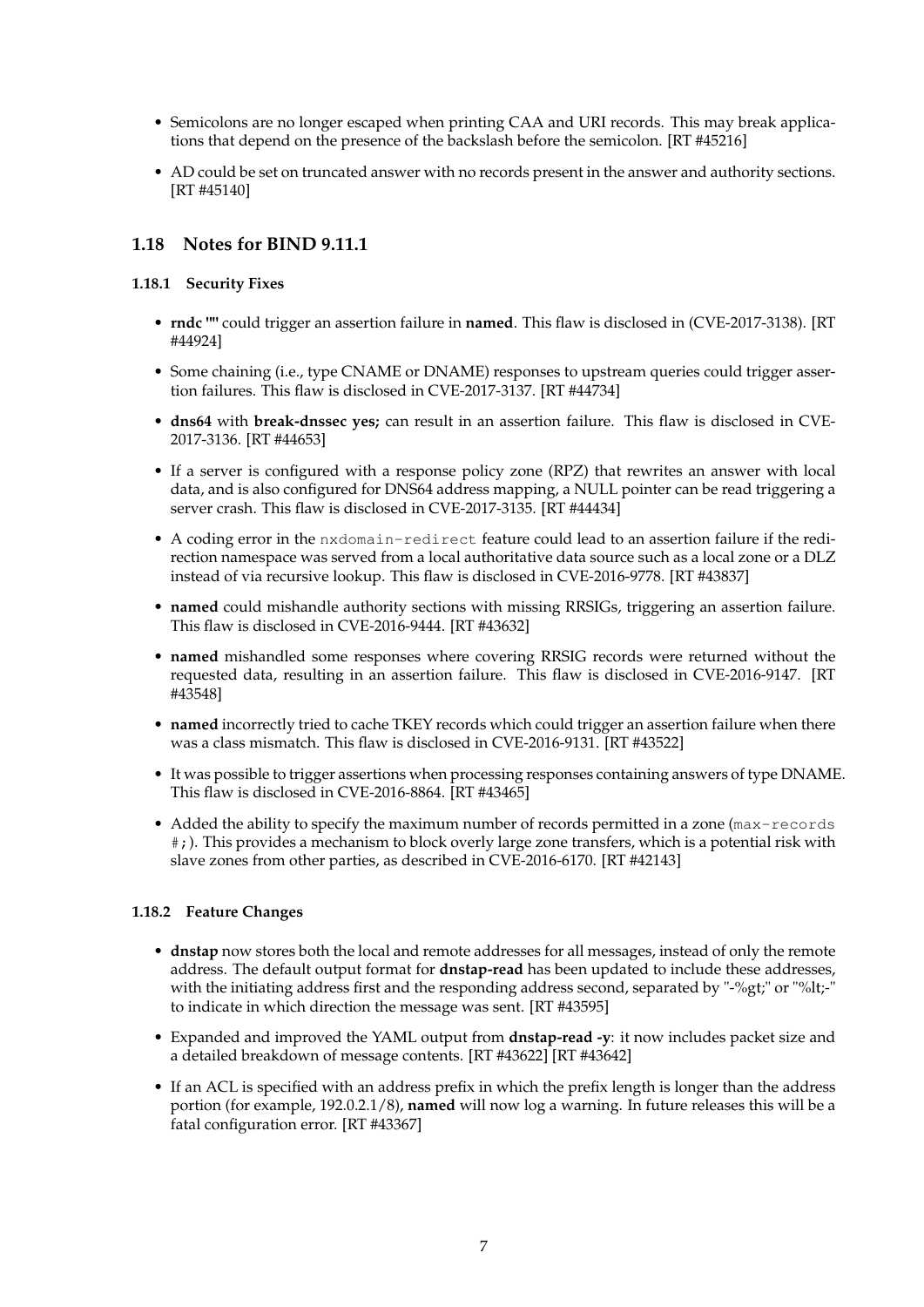#### **1.18.3 Bug Fixes**

- A synthesized CNAME record appearing in a response before the associated DNAME could be cached, when it should not have been. This was a regression introduced while addressing CVE-2016-8864. [RT #44318]
- **named** could deadlock if multiple changes to NSEC/NSEC3 parameters for the same zone were being processed at the same time. [RT #42770]
- **named** could trigger an assertion when sending NOTIFY messages. [RT #44019]
- Referencing a nonexistent zone in a **response-policy** statement could cause an assertion failure during configuration. [RT #43787]
- **rndc addzone** could cause a crash when attempting to add a zone with a type other than **master** or **slave**. Such zones are now rejected. [RT #43665]
- **named** could hang when encountering log file names with large apparent gaps in version number (for example, when files exist called "logfile.0", "logfile.1", and "logfile.1482954169"). This is now handled correctly. [RT #38688]
- If a zone was updated while **named** was processing a query for nonexistent data, it could return out-of-sync NSEC3 records causing potential DNSSEC validation failure. [RT #43247]

#### **1.18.4 Maintenance**

• The built-in root hints have been updated to include an IPv6 address (2001:500:12::d0d) for G.ROOT-SERVERS.NET.

#### **1.18.5 Miscellaneous Notes**

• Authoritative server support for the EDNS Client Subnet option (ECS), introduced in BIND 9.11.0, was based on an early version of the specification, and is now known to have incompatibilities with other ECS implementations. It is also inefficient, requiring a separate view for each answer, and is unable to correct for overlapping subnets in the configuration. It is intended for testing purposes but is not recommended for for production use. This was not made sufficiently clear in the documentation at the time of release.

### **1.19 Notes for BIND 9.11.0**

#### **1.19.1 Security Fixes**

- It was possible to trigger a assertion when rendering a message using a specially crafted request. This flaw is disclosed in CVE-2016-2776. [RT #43139]
- getrrsetbyname with a non absolute name could trigger an infinite recursion bug in lwresd and named with lwres configured if when combined with a search list entry the resulting name is too long. This flaw is disclosed in CVE-2016-2775. [RT #42694]

### **1.19.2 New Features**

• A new method of provisioning secondary servers called "Catalog Zones" has been added. This is an implementation of draft-muks-dnsop-dns-catalog-zones/.

A catalog zone is a regular DNS zone which contains a list of "member zones", along with the configuration options for each of those zones. When a server is configured to use a catalog zone, all the zones listed in the catalog zone are added to the local server as slave zones. When the catalog zone is updated (e.g., by adding or removing zones, or changing configuration options for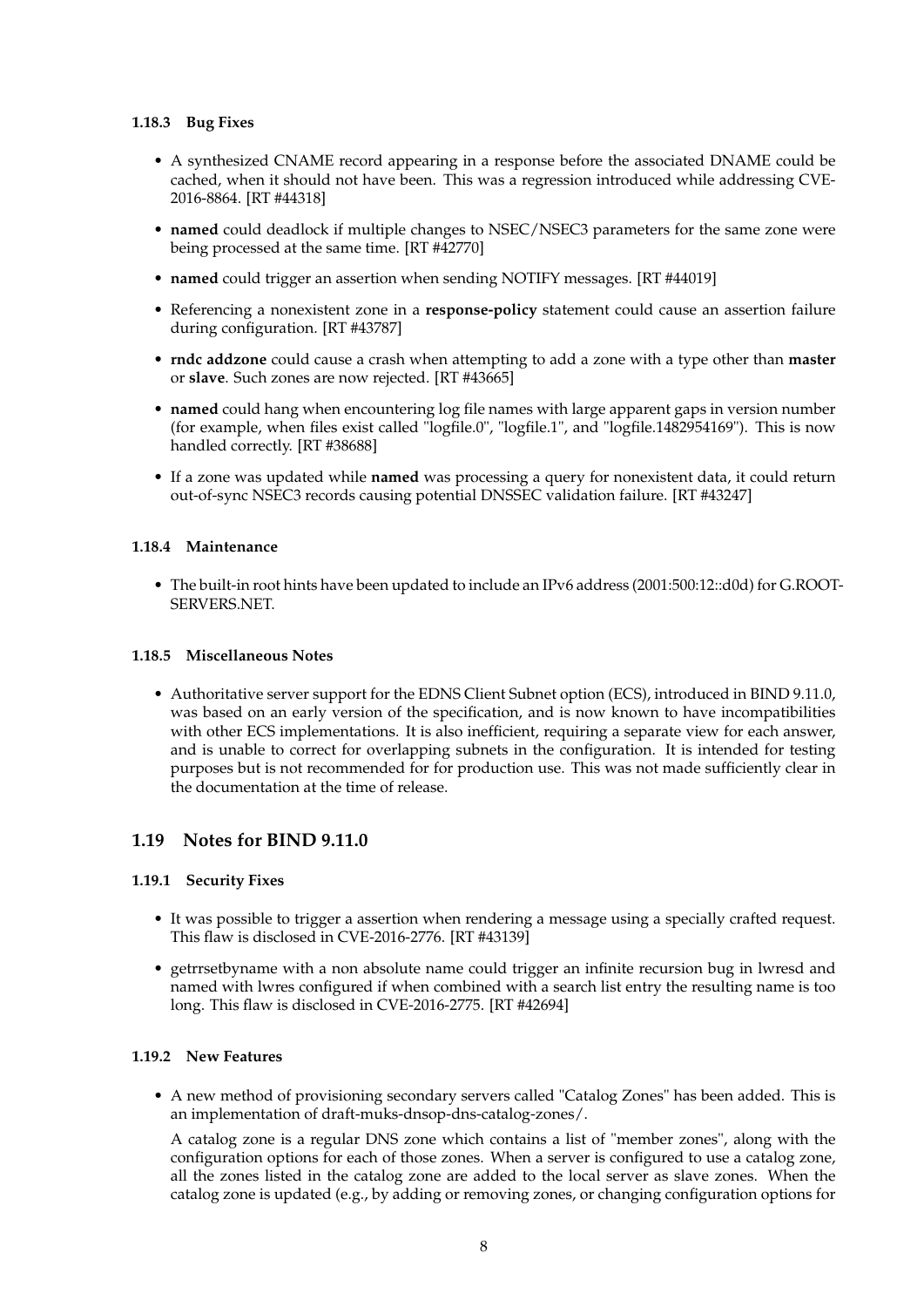existing zones) those changes will be put into effect. Since the catalog zone is itself a DNS zone, this means configuration changes can be propagated to slaves using the standard AXFR/IXFR update mechanism.

This feature should be considered experimental. It currently supports only basic features; more advanced features such as ACLs and TSIG keys are not yet supported. Example catalog zone configurations can be found in the Chapter 9 of the BIND Administrator Reference Manual.

Support for master entries with TSIG keys has been added to catalog zones, as well as support for allow-query and allow-transfer.

- Added an **isc.rndc** Python module, which allows **rndc** commands to be sent from Python programs.
- Added support for DynDB, a new interface for loading zone data from an external database, developed by Red Hat for the FreeIPA project. (Thanks in particular to Adam Tkac and Petr Spacek of Red Hat for the contribution.)

Unlike the existing DLZ and SDB interfaces, which provide a limited subset of database functionality within BIND - translating DNS queries into real-time database lookups with relatively poor performance and with no ability to handle DNSSEC-signed data - DynDB is able to fully implement and extend the database API used natively by BIND.

A DynDB module could pre-load data from an external data source, then serve it with the same performance and functionality as conventional BIND zones, and with the ability to take advantage of database features not available in BIND, such as multi-master replication.

• Fetch quotas are now compiled in by default: they no longer require BIND to be configured with **--enable-fetchlimit**, as was the case when the feature was introduced in BIND 9.10.3.

These quotas limit the queries that are sent by recursive resolvers to authoritative servers experiencing denial-of-service attacks. They can both reduce the harm done to authoritative servers and also avoid the resource exhaustion that can be experienced by recursive servers when they are being used as a vehicle for such an attack.

- **–** fetches-per-server limits the number of simultaneous queries that can be sent to any single authoritative server. The configured value is a starting point; it is automatically adjusted downward if the server is partially or completely non-responsive. The algorithm used to adjust the quota can be configured via the fetch-quota-params option.
- **–** fetches-per-zone limits the number of simultaneous queries that can be sent for names within a single domain. (Note: Unlike "fetches-per-server", this value is not self-tuning.)

Statistics counters have also been added to track the number of queries affected by these quotas.

• Added support for **dnstap**, a fast, flexible method for capturing and logging DNS traffic, developed by Robert Edmonds at Farsight Security, Inc., whose assistance is gratefully acknowledged.

To enable **dnstap** at compile time, the **fstrm** and **protobuf-c** libraries must be available, and BIND must be configured with --enable-dnstap.

A new utility **dnstap-read** has been added to allow **dnstap** data to be presented in a humanreadable format.

**rndc dnstap -roll** causes **dnstap** output files to be rolled like log files -- the most recent output file is renamed with a .0 suffix, the next most recent with .1, etc. (Note that this only works when **dnstap** output is being written to a file, not to a UNIX domain socket.) An optional numerical argument specifies how many backup log files to retain; if not specified or set to 0, there is no limit.

**rndc dnstap -reopen** simply closes and reopens the **dnstap** output channel without renaming the output file.

For more information on **dnstap**, see https://dnstap.info.

• New statistics counters have been added to track traffic sizes, as specified in RSSAC002. Query and response message sizes are broken up into ranges of histogram buckets: TCP and UDP queries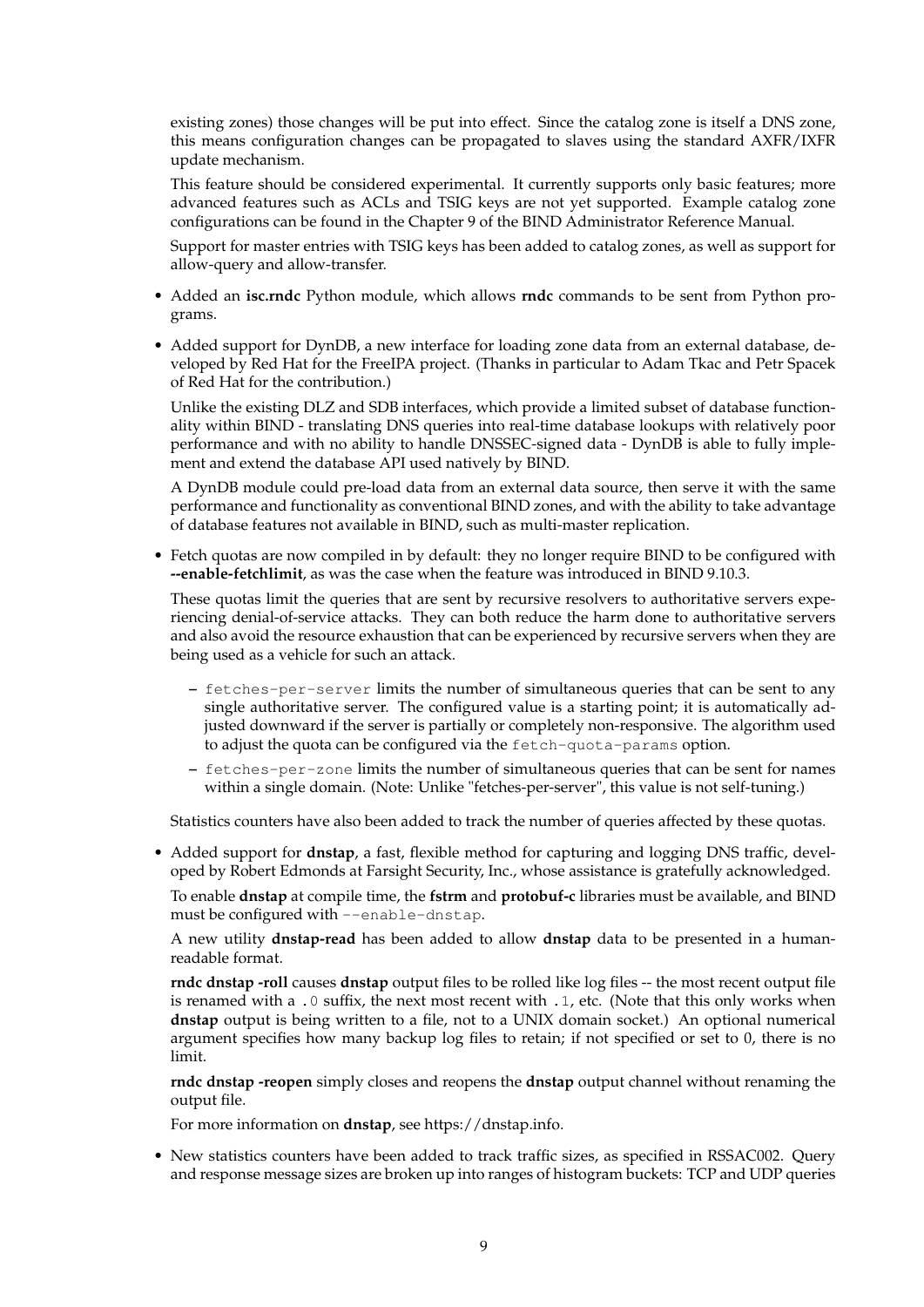of size 0-15, 16-31, ..., 272-288, and 288+, and TCP and UDP responses of size 0-15, 16-31, ..., 4080- 4095, and 4096+. These values can be accessed via the XML and JSON statistics channels at, for example, http://localhost:8888/xml/v3/traffic or http://localhost:8888/json/v1/traffic.

Statistics for RSSAC02v3 traffic-volume, traffic-sizes and rcode-volume reporting are now collected.

• A new DNSSEC key management utility, **dnssec-keymgr**, has been added. This tool is meant to run unattended (e.g., under **cron**). It reads a policy definition file (default /etc/dnssec-policy. conf) and creates or updates DNSSEC keys as necessary to ensure that a zone's keys match the defined policy for that zone. New keys are created whenever necessary to ensure rollovers occur correctly. Existing keys' timing metadata is adjusted as needed to set the correct rollover period, prepublication interval, etc. If the configured policy changes, keys are corrected automatically. See the **dnssec-keymgr** man page for full details.

Note: **dnssec-keymgr** depends on Python and on the Python lex/yacc module, PLY. The other Python-based tools, **dnssec-coverage** and **dnssec-checkds**, have been refactored and updated as part of this work.

dnssec-keymgr now takes a -r randomfile option.

(Many thanks to Sebastián Castro for his assistance in developing this tool at the IETF 95 Hackathon in Buenos Aires, April 2016.)

- The serial number of a dynamically updatable zone can now be set using **rndc signing -serial number zonename**. This is particularly useful with inline-signing zones that have been reset. Setting the serial number to a value larger than that on the slaves will trigger an AXFR-style transfer.
- When answering recursive queries, SERVFAIL responses can now be cached by the server for a limited time; subsequent queries for the same query name and type will return another SERVFAIL until the cache times out. This reduces the frequency of retries when a query is persistently failing, which can be a burden on recursive servers. The SERVFAIL cache timeout is controlled by  $servf$ ail-ttl, which defaults to 1 second and has an upper limit of 30.
- The new **rndc nta** command can now be used to set a "negative trust anchor" (NTA), disabling DNSSEC validation for a specific domain; this can be used when responses from a domain are known to be failing validation due to administrative error rather than because of a spoofing attack. NTAs are strictly temporary; by default they expire after one hour, but can be configured to last up to one week. The default NTA lifetime can be changed by setting the nta-lifetime in named. conf. When added, NTAs are stored in a file (viewname.nta) in order to persist across restarts of the **named** server.
- The EDNS Client Subnet (ECS) option is now supported for authoritative servers; if a query contains an ECS option then ACLs containing geoip or ecs elements can match against the address encoded in the option. This can be used to select a view for a query, so that different answers can be provided depending on the client network.
- The EDNS EXPIRE option has been implemented on the client side, allowing a slave server to set the expiration timer correctly when transferring zone data from another slave server.
- A new masterfile-style zone option controls the formatting of text zone files: When set to full, the zone file will dumped in single-line-per-record format.
- **dig +ednsopt** can now be used to set arbitrary EDNS options in DNS requests.
- **dig +ednsflags** can now be used to set yet-to-be-defined EDNS flags in DNS requests.
- **dig +[no]ednsnegotiation** can now be used enable / disable EDNS version negotiation.
- **dig +header-only** can now be used to send queries without a question section.
- **dig +ttlunits** causes **dig** to print TTL values with time-unit suffixes: w, d, h, m, s for weeks, days, hours, minutes, and seconds.
- **dig +zflag** can be used to set the last unassigned DNS header flag bit. This bit is normally zero.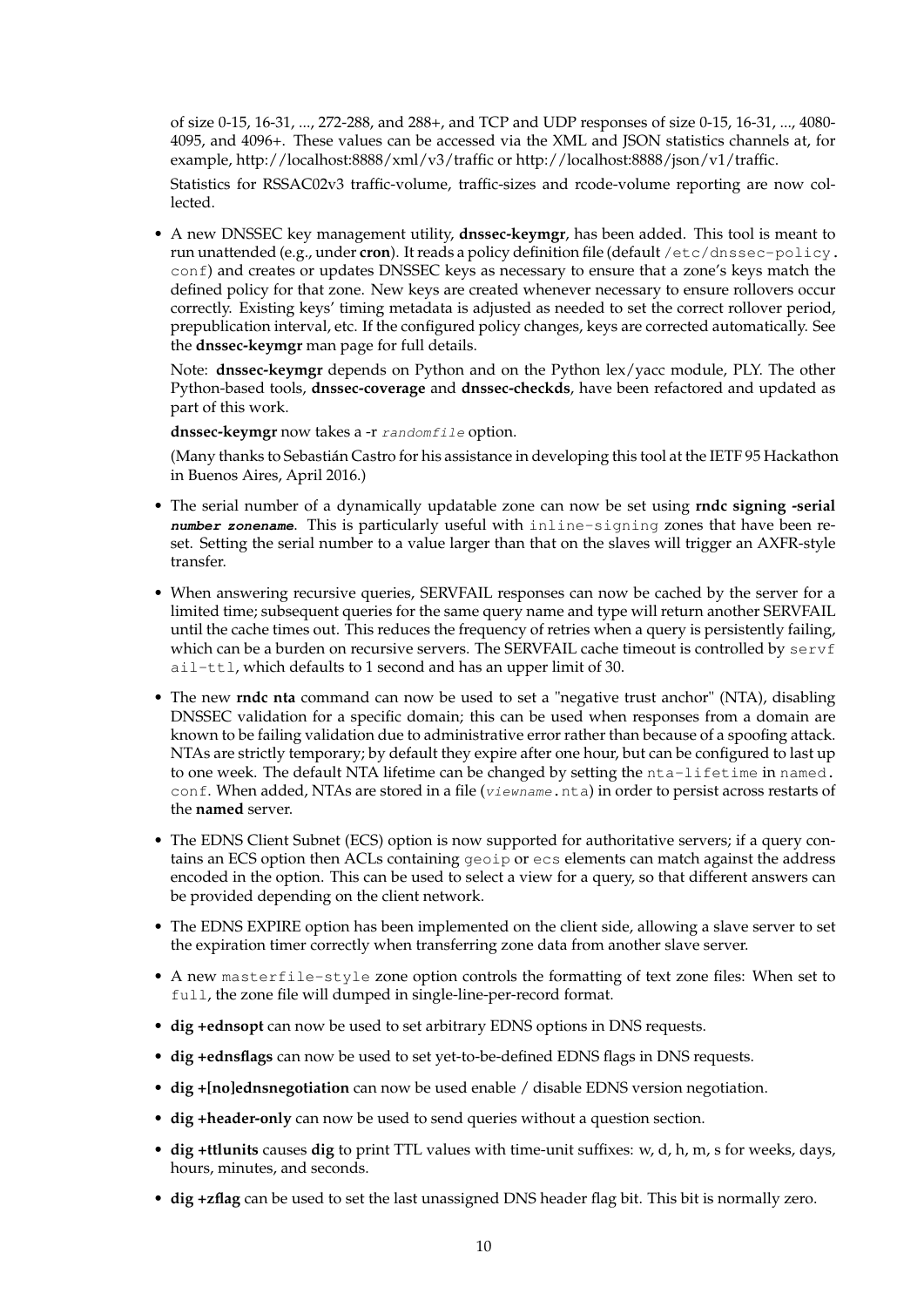- **dig +dscp=value** can now be used to set the DSCP code point in outgoing query packets.
- **dig +mapped** can now be used to determine if mapped IPv4 addresses can be used.
- **nslookup** will now look up IPv6 as well as IPv4 addresses by default. [RT #40420]
- serial-update-method can now be set to date. On update, the serial number will be set to the current date in YYYYMMDDNN format.
- **dnssec-signzone -N date** also sets the serial number to YYYYMMDDNN.
- **named -L filename** causes **named** to send log messages to the specified file by default instead of to the system log.
- The rate limiter configured by the serial-query-rate option no longer covers NOTIFY messages; those are now separately controlled by notify-rate and startup-notify-rate (the latter of which controls the rate of NOTIFY messages sent when the server is first started up or reconfigured).
- The default number of tasks and client objects available for serving lightweight resolver queries have been increased, and are now configurable via the new lwres-tasks and lwres-clients options in named.conf. [RT #35857]
- Log output to files can now be buffered by specifying **buffered yes;** when creating a channel.
- **delv +tcp** will exclusively use TCP when sending queries.
- **named** will now check to see whether other name server processes are running before starting up. This is implemented in two ways: 1) by refusing to start if the configured network interfaces all return "address in use", and 2) by attempting to acquire a lock on a file specified by the lock-file option or the **-X** command line option. The default lock file is /var/run/named/named.lock. Specifying none will disable the lock file check.
- **rndc delzone** can now be applied to zones which were configured in named.conf; it is no longer restricted to zones which were added by **rndc addzone**. (Note, however, that this does not edit named.conf; the zone must be removed from the configuration or it will return when **named** is restarted or reloaded.)
- **rndc modzone** can be used to reconfigure a zone, using similar syntax to **rndc addzone**.
- **rndc showzone** displays the current configuration for a specified zone.
- When BIND is built with the **lmdb** library (Lightning Memory-Mapped Database), **named** will store the configuration information for zones that are added via **rndc addzone** in a database, rather than in a flat "NZF" file. This dramatically improves performance for **rndc delzone** and **rndc modzone**: deleting or changing the contents of a database is much faster than rewriting a text file.

On startup, if **named** finds an existing NZF file, it will automatically convert it to the new NZD database format.

To view the contents of an NZD, or to convert an NZD back to an NZF file (for example, to revert back to an earlier version of BIND which did not support the NZD format), use the new command **named-nzd2nzf** [RT #39837]

• Added server-side support for pipelined TCP queries. Clients may continue sending queries via TCP while previous queries are processed in parallel. Responses are sent when they are ready, not necessarily in the order in which the queries were received.

To revert to the former behavior for a particular client address or range of addresses, specify the address prefix in the "keep-response-order" option. To revert to the former behavior for all clients, use "keep-response-order { any; };".

• The new **mdig** command is a version of **dig** that sends multiple pipelined queries and then waits for responses, instead of sending one query and waiting the response before sending the next. [RT #38261]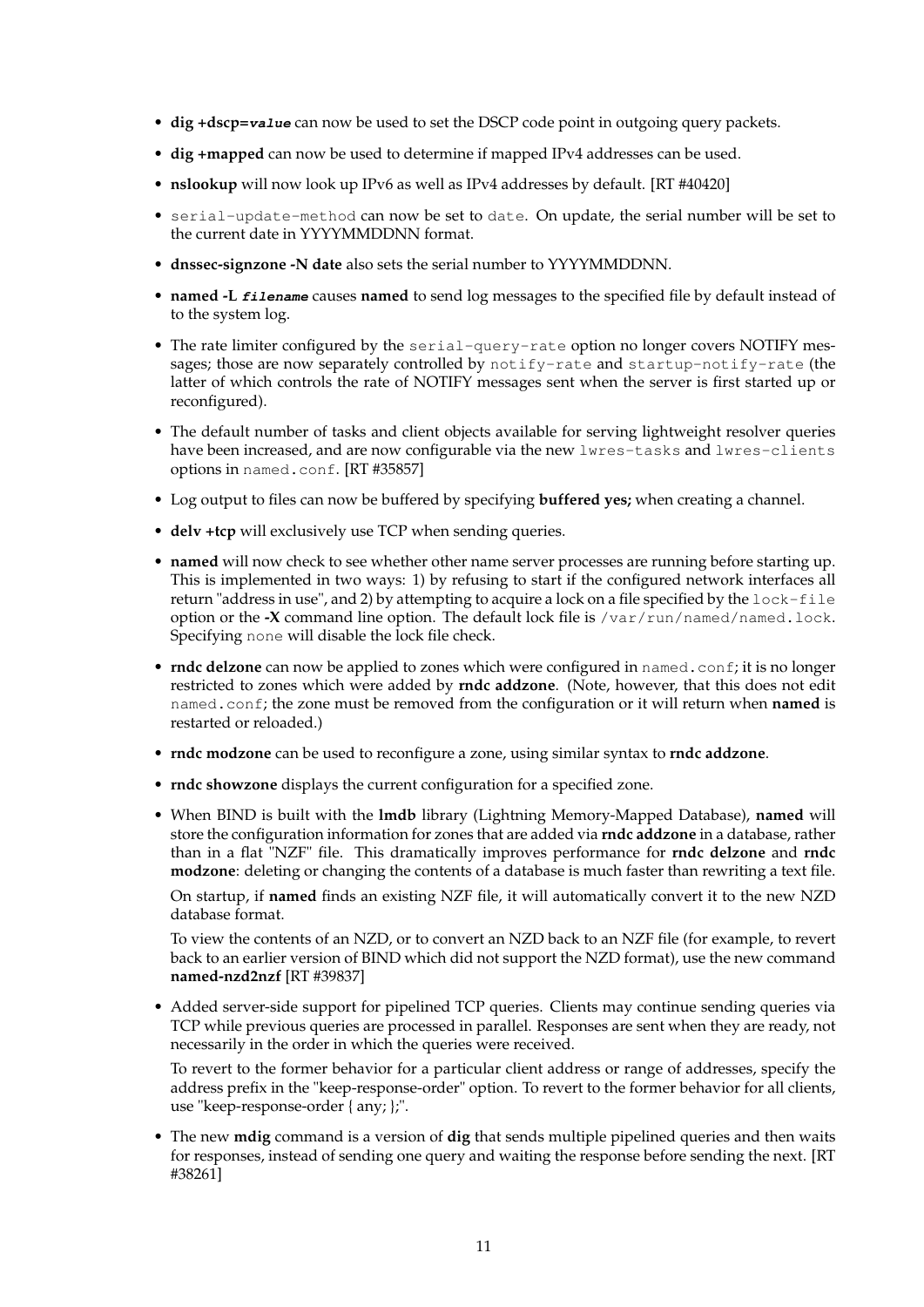- To enable better monitoring and troubleshooting of RFC 5011 trust anchor management, the new **rndc managed-keys** can be used to check status of trust anchors or to force keys to be refreshed. Also, the managed-keys data file now has easier-to-read comments. [RT #38458]
- An **--enable-querytrace** configure switch is now available to enable very verbose query trace logging. This option can only be set at compile time. This option has a negative performance impact and should be used only for debugging. [RT #37520]
- A new **tcp-only** option can be specified in **server** statements to force **named** to connect to the specified server via TCP. [RT #37800]
- The **nxdomain-redirect** option specifies a DNS namespace to use for NXDOMAIN redirection. When a recursive lookup returns NXDOMAIN, a second lookup is initiated with the specified name appended to the query name. This allows NXDOMAIN redirection data to be supplied by multiple zones configured on the server, or by recursive queries to other servers. (The older method, using a single **type redirect** zone, has better average performance but is less flexible.) [RT #37989]
- The following types have been implemented: CSYNC, NINFO, RKEY, SINK, TA, TALINK.
- A new **message-compression** option can be used to specify whether or not to use name compression when answering queries. Setting this to **no** results in larger responses, but reduces CPU consumption and may improve throughput. The default is **yes**.
- A **read-only** option is now available in the **controls** statement to grant non-destructive control channel access. In such cases, a restricted set of **rndc** commands are allowed, which can report information from **named**, but cannot reconfigure or stop the server. By default, the control channel access is *not* restricted to these read-only operations. [RT #40498]
- When loading a signed zone, **named** will now check whether an RRSIG's inception time is in the future, and if so, it will regenerate the RRSIG immediately. This helps when a system's clock needs to be reset backwards.
- The new **minimal-any** option reduces the size of answers to UDP queries for type ANY by implementing one of the strategies in "draft-ietf-dnsop-refuse-any": returning a single arbitrarilyselected RRset that matches the query name rather than returning all of the matching RRsets. Thanks to Tony Finch for the contribution. [RT #41615]
- **named** now provides feedback to the owners of zones which have trust anchors configured (**trustedkeys**, **managed-keys**, **dnssec-validation auto;** and **dnssec-lookaside auto;**) by sending a daily query which encodes the keyids of the configured trust anchors for the zone. This is controlled by **trust-anchor-telemetry** and defaults to yes.

### **1.19.3 Feature Changes**

• The logging format used for **querylog** has been altered. It now includes an additional field indicating the address in memory of the client object processing the query.

The ISC DNSSEC Lookaside Validation (DLV) service is scheduled to be disabled in 2017. A warning is now logged when **named** is configured to use this service, either explicitly or via dnsseclookaside auto;. [RT #42207]

- The timers returned by the statistics channel (indicating current time, server boot time, and most recent reconfiguration time) are now reported with millisecond accuracy. [RT #40082]
- Updated the compiled-in addresses for H.ROOT-SERVERS.NET and L.ROOT-SERVERS.NET.
- ACLs containing **geoip asnum** elements were not correctly matched unless the full organization name was specified in the ACL (as in **geoip asnum "AS1234 Example, Inc.";**). They can now match against the AS number alone (as in **geoip asnum "AS1234";**).
- When using native PKCS#11 cryptography (i.e., **configure --enable-native-pkcs11**) HSM PINs of up to 256 characters can now be used.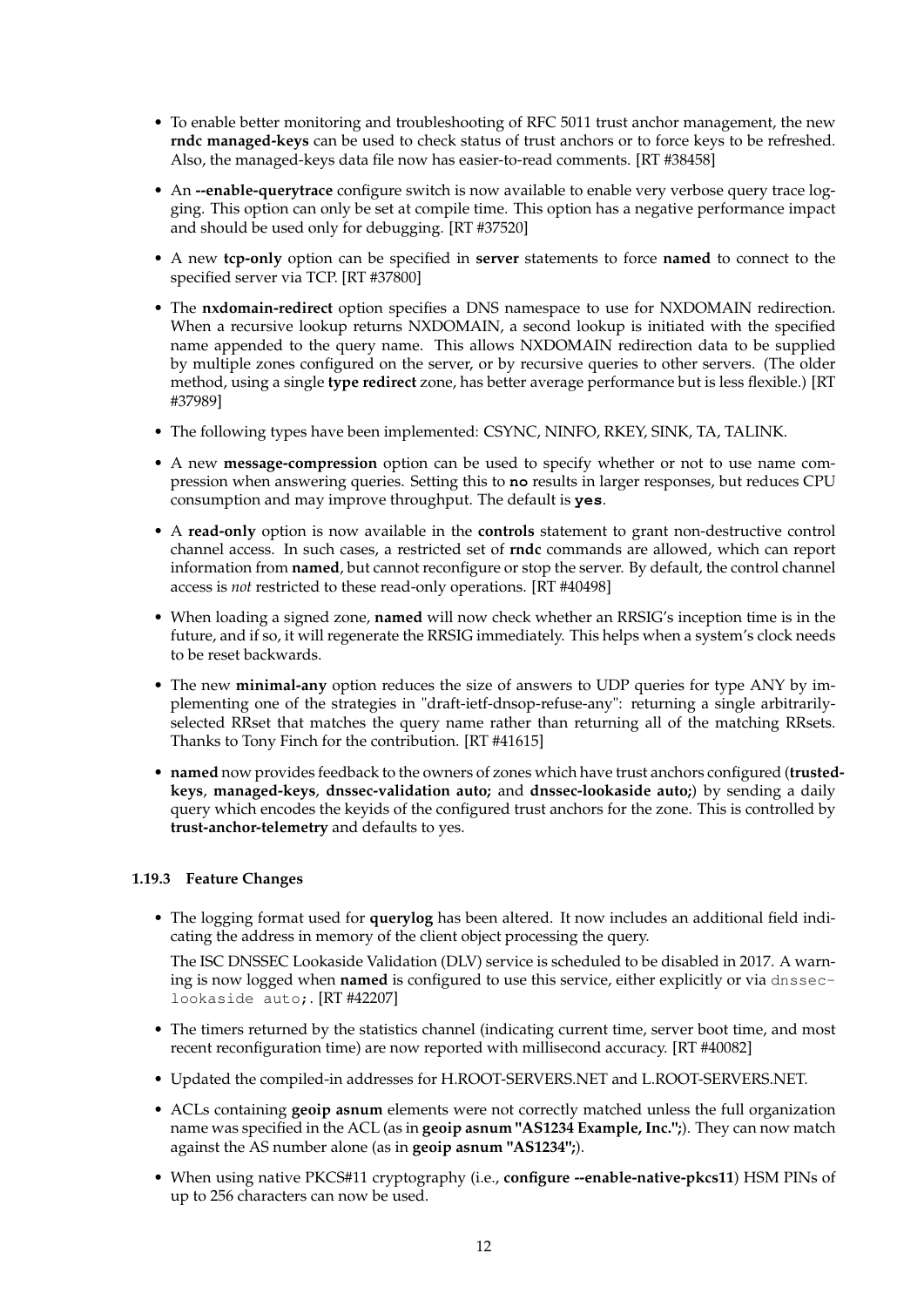- NXDOMAIN responses to queries of type DS are now cached separately from those for other types. This helps when using "grafted" zones of type forward, for which the parent zone does not contain a delegation, such as local top-level domains. Previously a query of type DS for such a zone could cause the zone apex to be cached as NXDOMAIN, blocking all subsequent queries. (Note: This change is only helpful when DNSSEC validation is not enabled. "Grafted" zones without a delegation in the parent are not a recommended configuration.)
- Update forwarding performance has been improved by allowing a single TCP connection to be shared between multiple updates.
- By default, **nsupdate** will now check the correctness of hostnames when adding records of type A, AAAA, MX, SOA, NS, SRV or PTR. This behavior can be disabled with **check-names no**.
- Added support for OPENPGPKEY type.
- The names of the files used to store managed keys and added zones for each view are no longer based on the SHA256 hash of the view name, except when this is necessary because the view name contains characters that would be incompatible with use as a file name. For views whose names do not contain forward slashes  $('')$ , backslashes  $('')$ , or capital letters - which could potentially cause namespace collision problems on case-insensitive filesystems - files will now be named after the view (for example, internal.mkeys or external.nzf). However, to ensure consistent behavior when upgrading, if a file using the old name format is found to exist, it will continue to be used.
- "rndc" can now return text output of arbitrary size to the caller. (Prior to this, certain commands such as "rndc tsig-list" and "rndc zonestatus" could return truncated output.)
- Errors reported when running **rndc addzone** (e.g., when a zone file cannot be loaded) have been clarified to make it easier to diagnose problems.
- When encountering an authoritative name server whose name is an alias pointing to another name, the resolver treats this as an error and skips to the next server. Previously this happened silently; now the error will be logged to the newly-created "cname" log category.
- If **named** is not configured to validate answers, then allow fallback to plain DNS on timeout even when we know the server supports EDNS. This will allow the server to potentially resolve signed queries when TCP is being blocked.
- Large inline-signing changes should be less disruptive. Signature generation is now done incrementally; the number of signatures to be generated in each quantum is controlled by "sig-signingsignatures number;". [RT #37927]
- The experimental SIT option (code point 65001) of BIND 9.10.0 through BIND 9.10.2 has been replaced with the COOKIE option (code point 10). It is no longer experimental, and is sent by default, by both **named** and **dig**.

The SIT-related named.conf options have been marked as obsolete, and are otherwise ignored.

- When **dig** receives a truncated (TC=1) response or a BADCOOKIE response code from a server, it will automatically retry the query using the server COOKIE that was returned by the server in its initial response. [RT #39047]
- Retrieving the local port range from net.ipv4.ip\_local\_port\_range on Linux is now supported.
- A new nsip-wait-recurse directive has been added to RPZ, specifying whether to look up unknown name server IP addresses and wait for a response before applying RPZ-NSIP rules. The default is **yes**. If set to **no**, **named** will only apply RPZ-NSIP rules to servers whose addresses are already cached. The addresses will be looked up in the background so the rule can be applied on subsequent queries. This improves performance when the cache is cold, at the cost of temporary imprecision in applying policy directives. [RT #35009]
- Within the response-policy option, it is now possible to configure RPZ rewrite logging on a per-zone basis using the log clause.
- The default preferred glue is now the address type of the transport the query was received over.